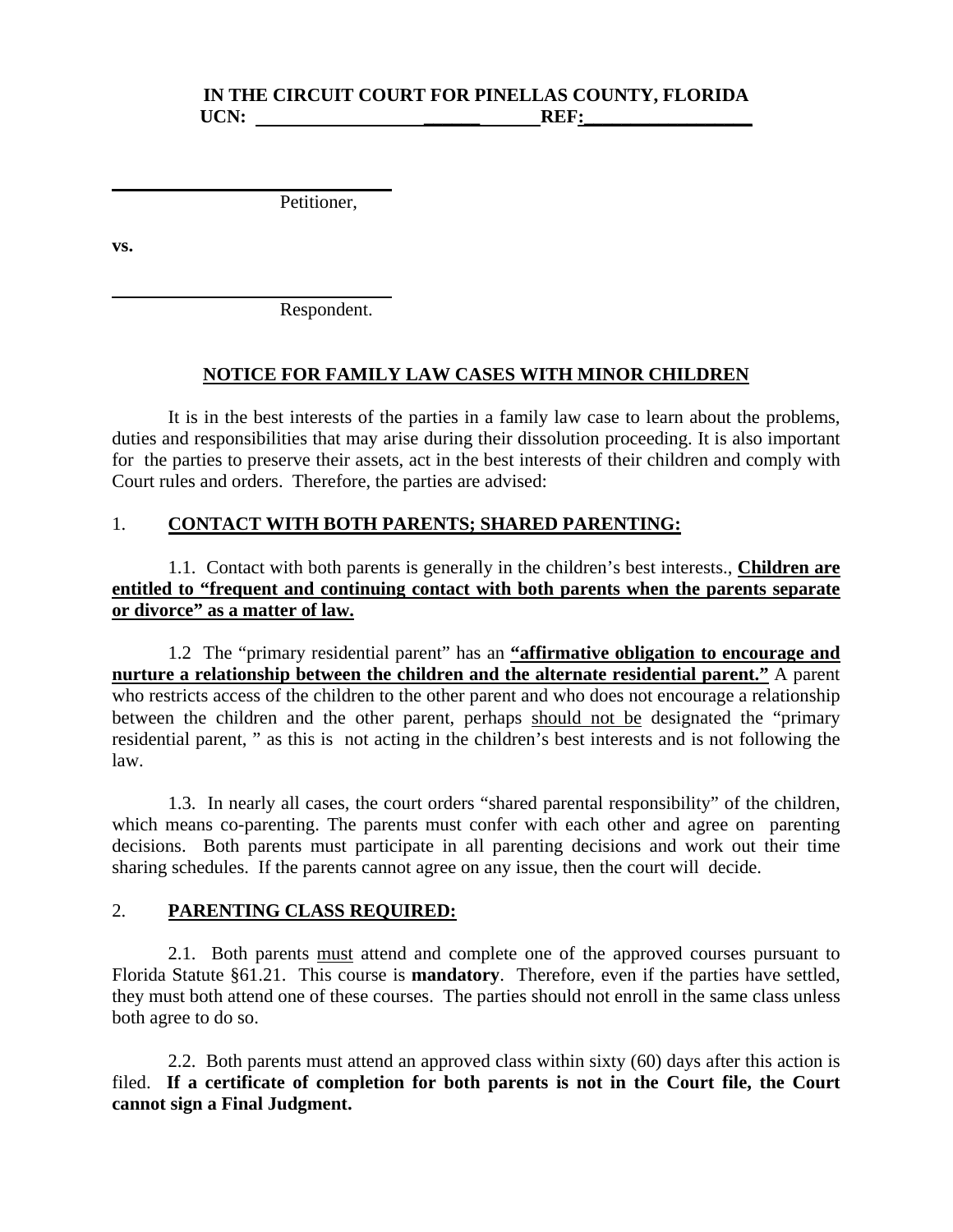2.3. Both parents must attend an in-person classroom instruction in an approved course. Those unable to attend in-person instruction, and who wish to participate in distance learning or an on-line class, must first receive Court approval. Court approval will be based on the moving party demonstrating that "special circumstances" exist.

#### 3. **NO RESIDENTIAL RELOCATION OF CHILDREN:**

 Neither party should remove, cause to be removed, nor permit the removal of any minor children from their current county of residence for residential purposes without the written agreement of both parties or an order of this court.

#### 4. **TREATMENT OF CHILDREN:**

 The safety, financial security, and well being of the children involved in this case are the court's primary concern. Parents should follow these guidelines:

 4.1. It is the law, except in certain rare circumstance, that both parents will share parental responsibility for all minor children involved in this case. The law requires parents to share the children's time and to participate together in making all-important decisions concerning the children unless a court order or injunction indicates otherwise. Parents shall put aside their feelings and cooperate on all decisions involving the children. The following guidelines apply:

> a). Children have a right to a loving, open, and continuing relationship with both parents. They have the right to express love, affection and respect for one parent in the presence of the other parent.

b). Neither parent shall alienate a child's affection for the other parent.

c). Parents must separate any bad feelings for one another from their duties as parents. Their duty is to share the children's time and share in making parenting decisions. Children must be free to draw their own conclusions about each parents, without the prejudicial influences of the other parent.

d). Children have the right to never hear a parent, or a relative or a friend of a parent, degrade the other parent.

e). Children have the right to be free of guilt because their parents have decided to separate.

f). Parents should never be so preoccupied with their own problems that they fail to meet the children's needs. Separation of the parents usually has a worse impact on the children than on the parents, a fact both parents should never forget.

g). Each parent should openly, honestly, respectfully and regularly communicate with the other parent to avoid misunderstandings. They should never argue in front of the children.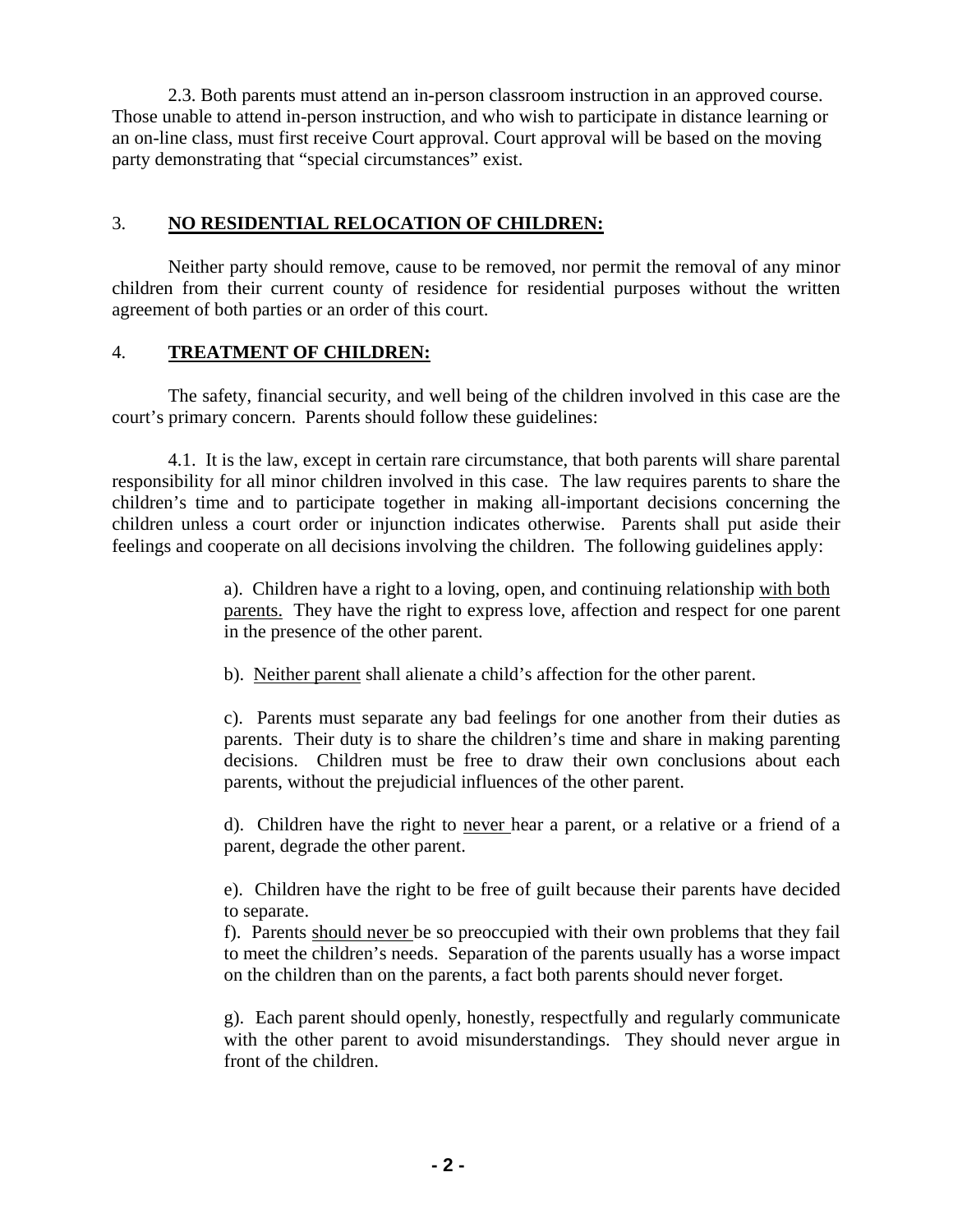h). Parents should discuss all issues out of the presence of the child(ren). Both parents should always try to present a united front in handling any problems with the children.

i). Children have the right to regular and continuing contact with both parents. Parents should arrange all visitation and exchanges together and not through the child. The child should never be the messenger between the parents.

j). Visitation plans should be kept and never cancelled unless absolutely necessary. If plans change, children should be given an explanation, preferably in advance and by the parent causing the cancellation.

 4.2. Common courtesies (politeness, promptness, readiness, calling to notify if one is going to be late) must be observed when picking up and dropping off children. These times can be very stressful on children, so it is imperative that parents always behave as responsible adults.

> a). Between visits, children should be encouraged to contact the absent parent by letter and phone, frequently and continuously.

> b). Parent/child access and child support are separate and distinct under the law. Accordingly, a child's right to access to his or her parent is not contingent upon the payment of child support.

> c). A child should never be the delivery person for support payments or other communication between the parents.

> d). Both parents are entitled to participate in and attend all special activities in which their children are engaged, such as religious activities, school programs, sports events and other extra curricular activities and programs.

> e). Parents should share information concerning children's activities, school information and health.

#### 5. **DISPOSITION OF ASSETS; ACCOUNTING:**

 Neither party should conceal, damage, or dispose of any asset, whether marital or nonmarital, and neither party should dissipate the value of an asset. The parties may spend their incomes in the ordinary course of their personal and family affairs. Neither party should conceal or waste jointly owned funds. Both parties are accountable for all money or property in their possession during the marriage and after separation. Attorney's fees and costs may be assessed.

### 6. **PERSONAL AND BUSINESS RECORDS/INSURANCE:**

 Neither party may conceal from the other or destroy any family records, business records, or any records of income, debt, or other obligations. Any insurance policies in effect at the time the petition was filed should not be terminated, allowed to lapse, concealed, modified, borrowed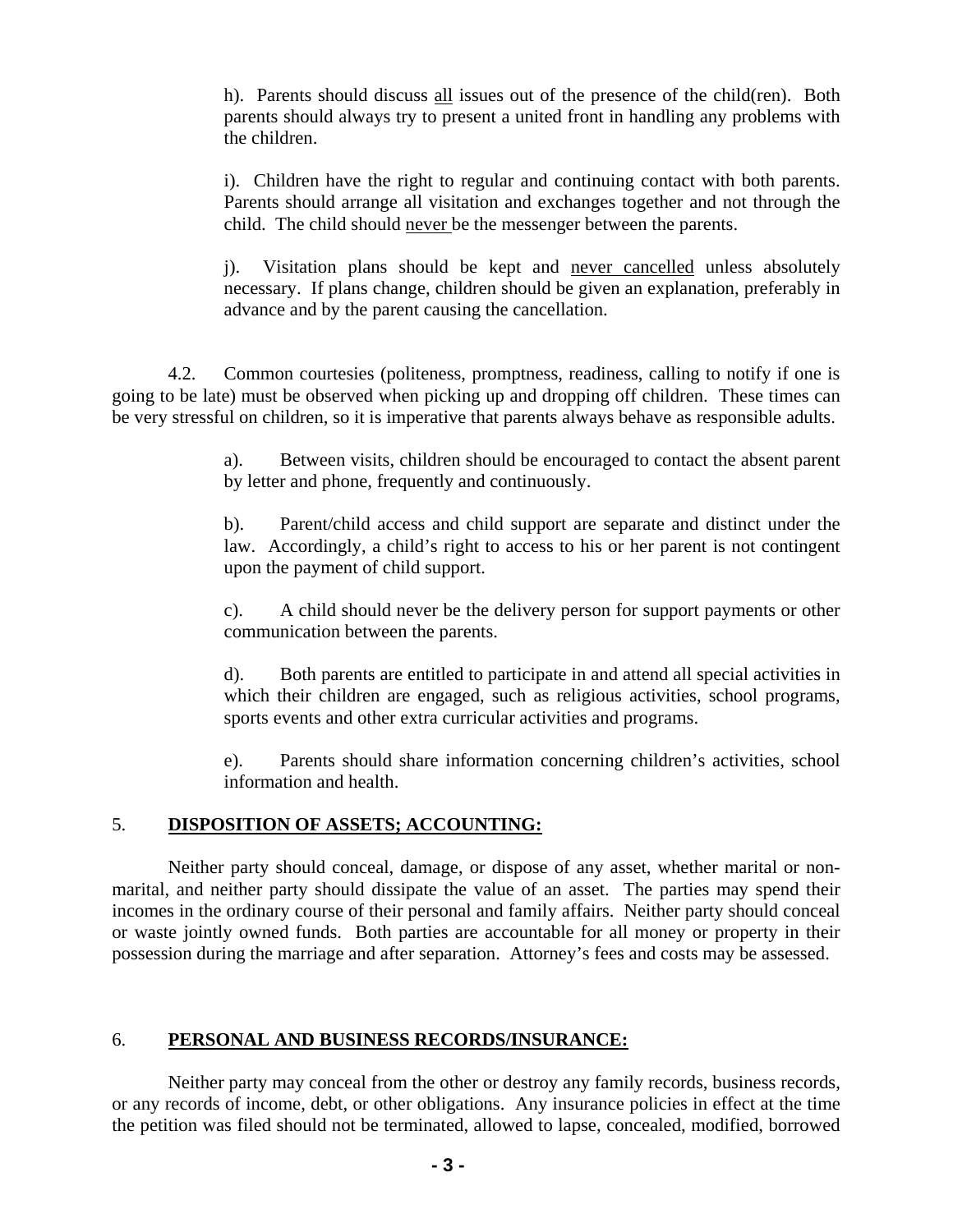against, pledged or otherwise encumbered. The beneficiaries on all insurance policies should not be changed. The parties should continue to pay all premiums on a timely basis.

## 7. **ADDITIONAL DEBT:**

 Neither party should incur additional debt, which would bind the other party nor should either party tie up any assets. Joint credit cards should be used only for necessities of life, and any party using a joint credit card after separation must be prepared to justify all charges as reasonable and necessary for life's necessities.

## 8. **ALTERNATIVE COOPERATION TRACK:**

 8.1. Mediation is encouraged early in the proceedings. This is an opportunity to reach a reasonable negotiated agreement on some or all issues and may result in substantial savings to the parties.

 8.2. Litigation must be conducted courteously and cooperatively. The Court can sanction unprofessional and uncooperative behavior in any case and may award attorney's fees as required by law if either party or their counsel is found to have been unduly uncooperative, resulting in prolonged or needless litigation.

## 9. **Both parties must file and exchange financial affidavits and mandatory disclosure pursuant to Family Law Rule 12.285.**

# **FAMILY COURT COURTROOM POLICIES**

 The following are the policies of family court. Read them carefully. All lawyers and parties are expected to know and obey these policies.

### 1. **COURTROOM CONDUCT AND BEHAVIOR:**

**All courtroom proceedings shall be conducted with dignity, decorum, courtesy, and civility.** 

1.1 **Dress appropriately –** Court business is important. Shorts, tank or halter tops, undershirts, and caps or hats are forbidden.

 1.2. **Speaking and talking** – A court proceeding is not a free for all where anyone can say whatever they want whenever they feel like it. A party who is called as a witness must answer only the questions asked and may not volunteer information or make argument while testifying.